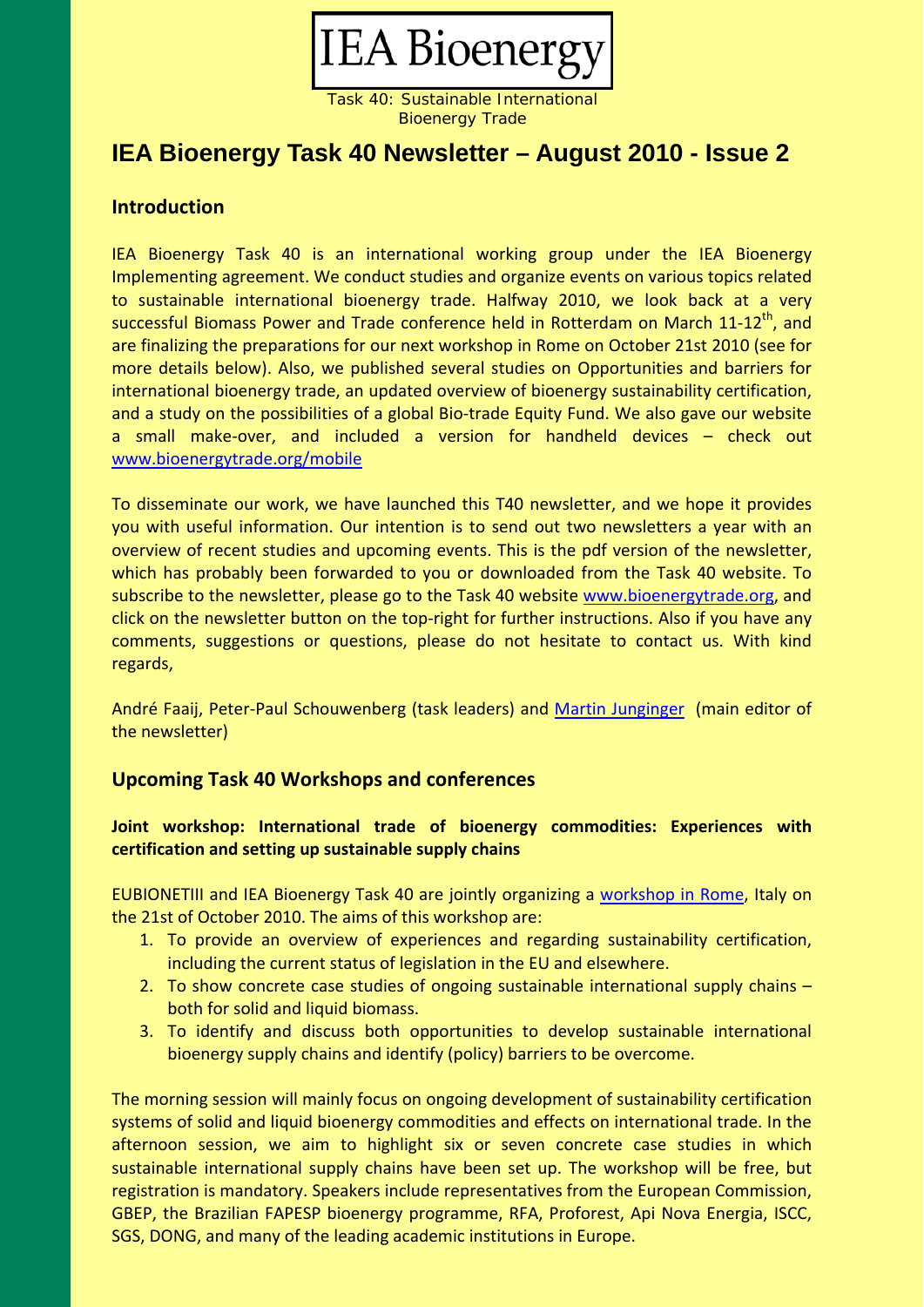### **Joint workshop: Development of torrefaction technologies and impacts on global bioenergy use and international bioenergy trade**

IEA Bioenergy Task 32 and Task 40 are jointly organizing a [workshop](http://www.bioenergytrade.org/upcomingactivities/graz2011.html) in Graz on Friday the 28th of January 2011, as a side-event of the Central European Biomass [Conference](http://www.biomasseverband.at/biomasse?cid=41143) (CEBC), Graz, Austria.

Torrefaction is an interesting pre‐treatment technology for biomass before pelletisation and/or combustion. It is a thermo-chemical process for the upgrading of biomass that is usually run at temperatures ranging from 200 to more than 300°C under the exclusion of oxygen and at ambient pressure. This workshop will give a comprehensive overview of fundamentals of torrefaction, the main advantages of and the challenges in producing torrefied biomass. Ongoing R&D activities will be shown, demonstration plants under construction or already in operation will be presented and the latest state‐of‐science in torrefaction will be discussed. Also, the possible implications of commercially available torrefaction technology for international bioenergy trade will be highlighted. Speakers that have confirmed participation include amongst other Michael Wild (EBES AG), Martin Englisch (OFI), Jaap Kiel (ECN), Jan Brouwers (Torr Coal), Ger Ostermeijer (Peterson Control Union Group) and Hubert Röder (Pöyry). The final programme will be available in October 2010.

#### **Other workshops scheduled for 2011**

For 2011, two further workshops have been scheduled:

- In February 2011, an activity on biomass trade and power in the Americas is currently planned, most likely in the second half of February 2011 in Atlanta, Georgia.
- Indirect land use change and impacts for biomass production and trade will be on the agenda for a joint workshop with IEA Bioenergy Tasks 38 43, planned for the autumn of 2011 in Brazil.

More details will be published in due time – please keep an eye on the Task 40 website for up‐to‐date information.

#### **Past events**

#### **Biomass power and trade conference ‐ 11‐12 March 2010, Rotterdam, The Netherlands**

On March 11 and 12 2010, Task 40 supported the biomass power and trade [conference,](http://www.bioenergytrade.org/pastevents/055f1e9dcb0a86701.html) in Rotterdam, the Netherlands. At this conference, decision-makers of biomass industry, regulators, traders and researchers from over 30 countries convened in Rotterdam to obtain industry updates and to exchange ideas and explore collaborations with key stakeholders in the global biomass industry. In a first session, large European electricity producers currently cofiring biomass (Essent, Electrabel and E.On) presented their past experiences and their ambitions for the future. Both Essent and Electrabel are already co-firing (largely-imported) biomass for a number of years, and presented ambitious scenarios for future increase of biomass co-firing for power generation. In a second session, global supply of solid biomass was discussed with speakers from five continents, providing an overview of biomass use and export potential in Australia, the Baltic States, Brazil, China and Canada. Especially in Australia, the Baltics, and Brazil, the large future potential of dedicated energy crops for exports was highlighted. Based on both demand projections and possible future supply, the Port of Rotterdam displayed scenarios regarding a future market in which the European wood pellet demand increased to 130 -200 million tonnes. Roughly 30% of this volume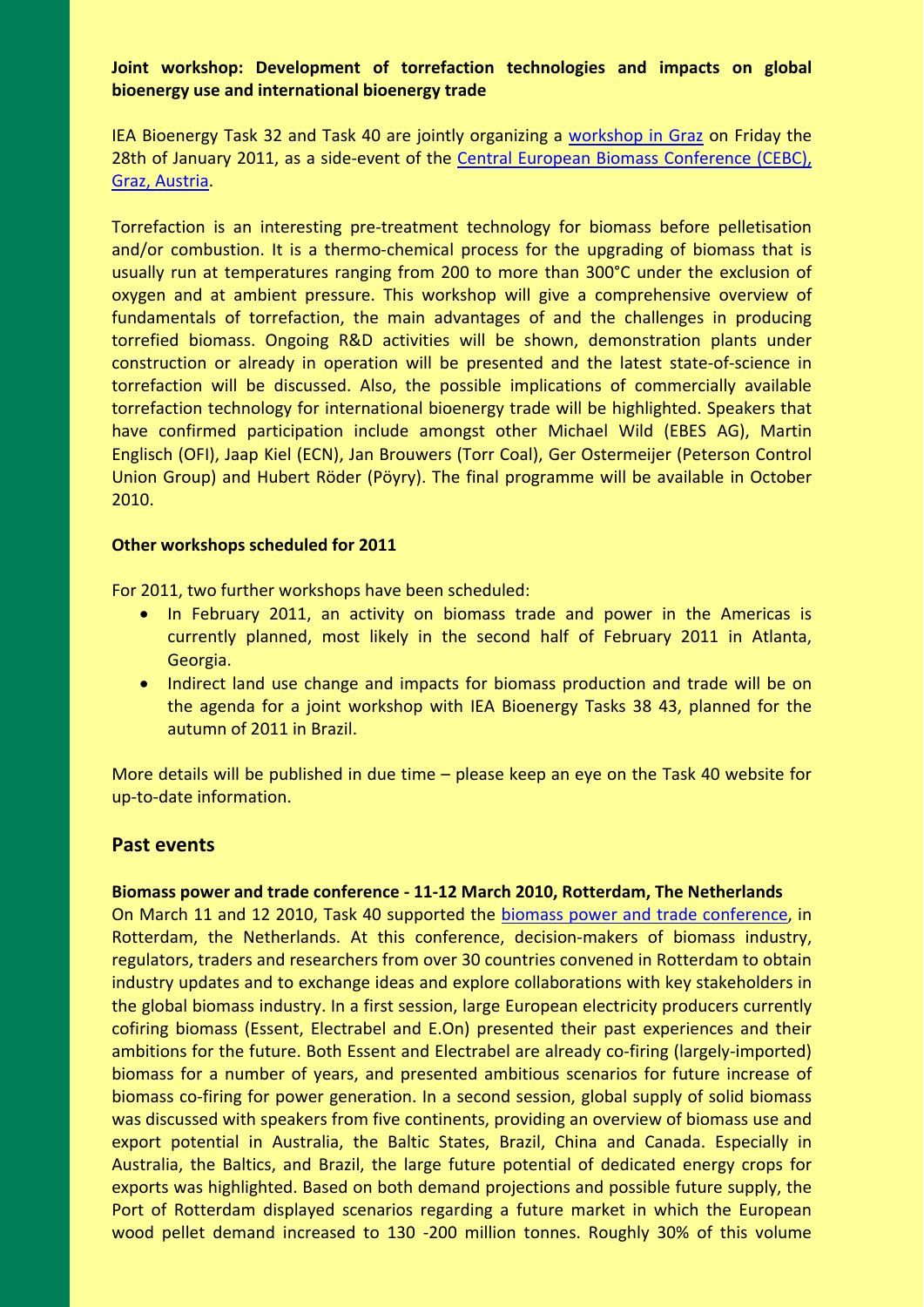could be traded and trans‐ shipped internationally. Other topics discussed during both days included the role of pretreatment technologies such as pyrolysis and torrefaction (and how they could facilitate long-distance trade), the financing requirements for international biopower value chains (and how a biotrade equity fund could bring about such investments), and the interaction of biomass and CO2‐ markets. On both days the



ongoing development of sustainability criteria for solid and liquid biomass was heavily discussed, with two speakers from the European Commission and several experts from Germany, the Netherlands and the UK. So far, the European Commission has only defined mandatory sustainability requirements for liquid biomass, and only recommends that individual member countries develop similar voluntary criteria for solid biomass. One of the remarkable outcomes of the discussions was that the major users and traders of solid biomass would support the introduction of EU‐wide mandatory sustainability criteria for solid biomass in order to avoid mushrooming of different national systems. The conference was finalized by a session on bio char, including an overview of the current developments of biochar soil sequestration (as an alternative to energy use), the concomitant environmental challenges in biochar production and soil/water applications, and the possibilities to develop new materials from biomass through hydrothermal carbonization. A two hour cruise on the Maas river through the port of Rotterdam provided ample opportunity for networking for the participants. Apart from that, the conference proved a suitable place for business contacts.

All summaries and most presentations of past workshops (up until March 2010) are available online at the Task 40 website www.bioenergytrade.org

### **Task 40 publications (recently published and forthcoming)**

All reports are available for free at the Task 40 website www.bioenergytrade.org

■ [Opportunities](http://www.bioenergytrade.org/downloads/opportunitiesandbarriersforinternationalbioene.pdf) and barriers for international bioenergy trade. The aim of this report was to provide up-to-date overview of what market actors currently perceive as major opportunities and barriers for the current and future development of international bioenergy trade. The work focuses on three internationally traded bioenergy commodities: bioethanol, biodiesel and wood pellets. Data was collected through an internet-based questionnaire, which was completed by 141 respondents. Results show that import tariffs and sustainability criteria are perceived as major barriers for the trade of bioethanol (and to a lesser extend of biodiesel), while logistics are seen as an obstacle mainly for wood pellets. Development of technical standards was deemed more as an opportunity than as a barrier for all three commodities. Phytosanitary measures were not an issue for any of the investigated commodities, but may prevent the trade of other (mainly solid and unrefined) biomass, such as wood chips. Most important drivers were high fossil fuel prices and climate change mitigation policies. Concluding, some barriers for bioenergy trader are commodity specific, and will need specific actions to overcome. As a first step, import tariffs for biofuels could be reduced or abolished, linked to multi‐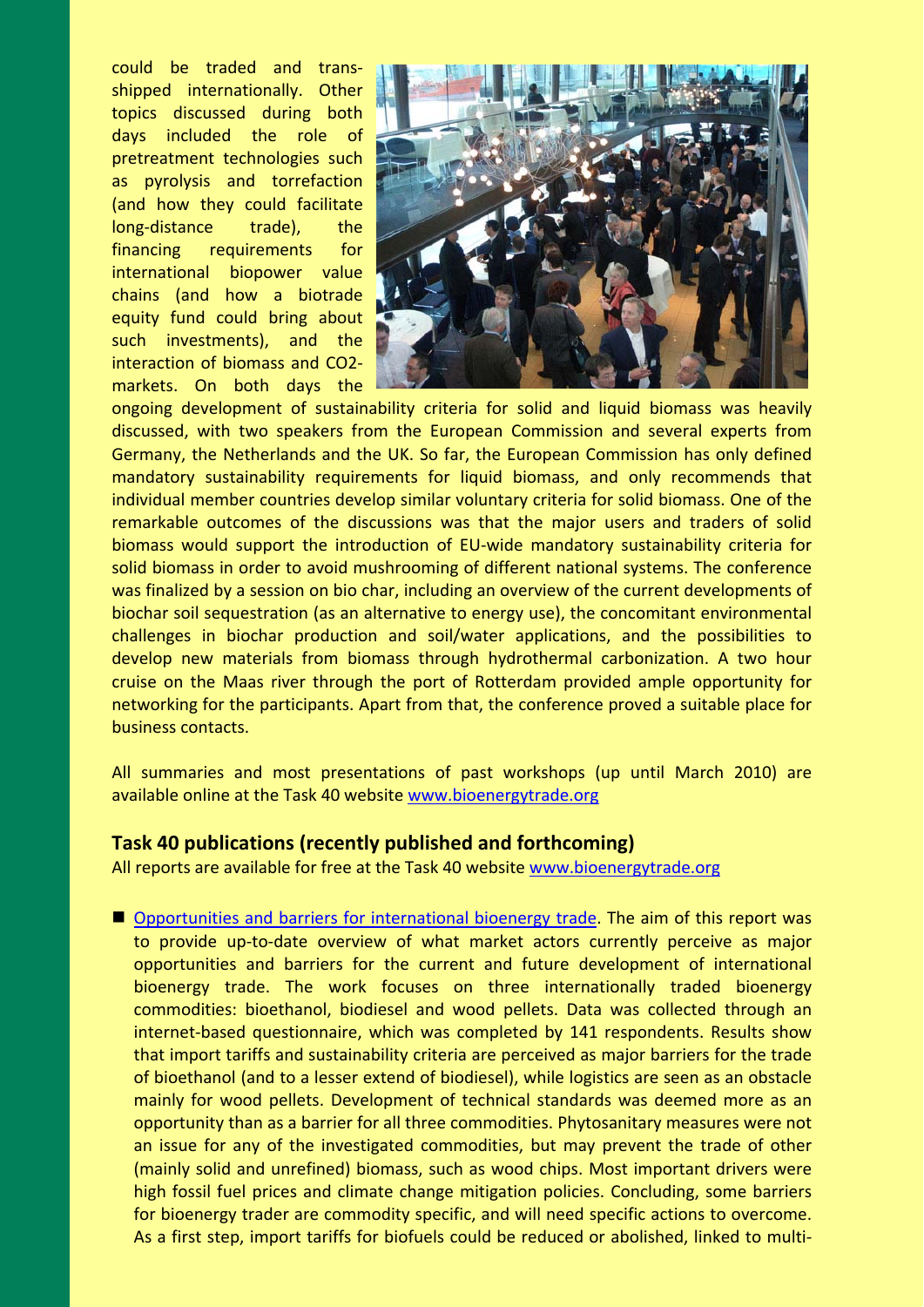national trade agreements and harmonization (including provisions on technical standards and sustainability requirements) which might provide the necessary preconditions for further sustained growth of international bioenergy trade. The full report is available for download from the Task 40 website. A shortened version has also been submitted for publication in the journal Energy Policy.

- Updated overview of bioenergy [sustainability](http://www.bioenergytrade.org/downloads/overviewcertificationsystemsfinalapril2010.pdf) certification initiatives. The report includes an extensive overview and update on relevant certification initiatives and systems for biomass and bioenergy certification, based on the year of 2009. Examples of included initiatives are the roundtable initiatives (RSB, RTRS, BSI, etc), forestry standards (FSC, PEFC), agricultural standards (SAN, GlobalGAP) and specific voluntary standards for bioenergy (ISCC, NTA8080). Every initiative gives a description of the context, status and organization structure. This is followed by a description of its principles, criteria and indicators. The report is the background document from the paper Dam et al (2010), From the global efforts on certification of bioenergy towards an integrated approach based on sustainable land use planning (submitted to the Journal of Renewable and Sustainable Energy Reviews). This article provides a comparison between the systems, followed by an overview of current bottlenecks, and required activities, to come to a harmonized, efficient system to guarantee the sustainability of biomass and bioenergy.
- World Bio-trade Equity Fund [Study.](http://www.bioenergytrade.org/downloads/biotradeequityfundfinalreport.pdf) Investing in bioenergy (and especially in bioenergytrade) is not generally well understood in the investment community. The aim of this study was to explore the possibility for the creation of a Bio‐trade Equity Fund. Such a fund could be to invest in projects that promote world trade in biomass while yielding a rate of return commensurate with risk. Projects could include: improving ground‐based biomass feedstock supply systems, such as advanced chipping systems and inland ships; building biomass conversion plants, such as for pellets, BioOil, 2nd generation ethanol and torrefied wood; and enhancing bio‐product transportation systems, such as port improvements, purpose built loaders, and specialized biofuel ships. The study concludes that such a fund could be feasible, and outlines a possible business plan, including the setup of the fund, a time schedule and example projects a fund could invest in. It is anticipated that such a fund could result in meaningful volumes of biomass transported where they are needed most in the next 10 years to achieve renewable fuel targets. It in turn would result in the creation of jobs in developing nations, commercialization of new technologies, and ultimately reduction in worldwide GHG emissions. The study is available for download form the Task 40 website. In case you would like to receive more information, please contact the main author of the study, Doug Bradley

#### **Topics on the Task 40 agenda**

Currently, Task 40 is considering to investigate the following topics related to international bioenergy trade in detail:

- Assessment of the current status of torrefaction (technologies, market players, claimed advantages for trade etc.)
- Impact of policies (especially on renewable energy targets and climate policies; following Copenhagen) on trade and markets (supply and demand & structures)
- Current biomass business models (organization/actors/actions) and possibilities to optimize logistics & supplies and value chains
- Market developments in the (Northern Hemisphere) Forest and pulp & paper sectors
- Analyze and compare key certification paths for biomass: CEN, ISCC, ISO